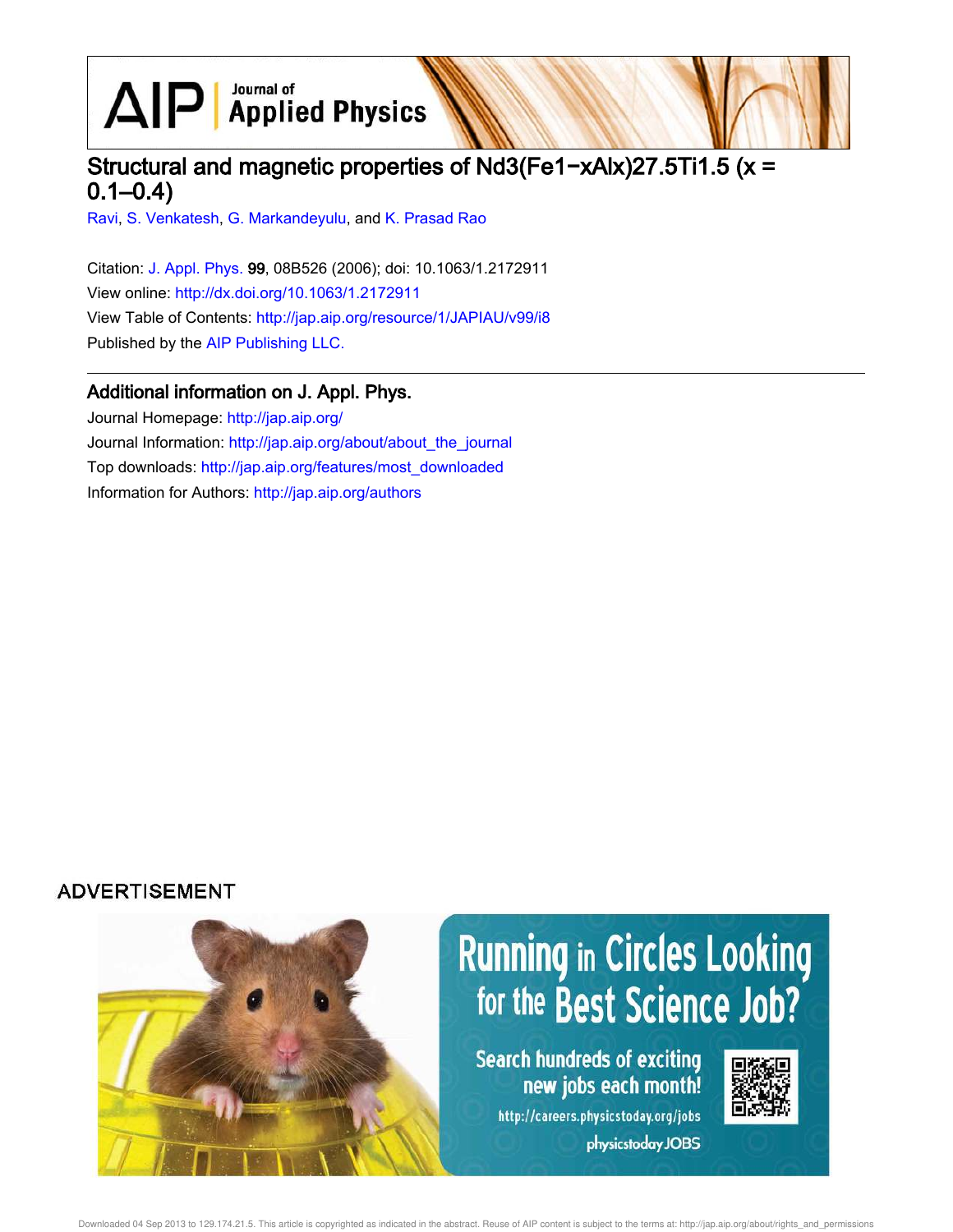# **Structural and magnetic properties of Nd<sub>3</sub>(Fe<sub>1−x</sub>Al<sub>x</sub>)<sub>27.5</sub>Ti<sub>1.5</sub> (x=0.1−0.4)**

### Ravi

*Department of Metallurgical and Materials Engineering, Indian Institute of Technology Madras, Chennai-600 036, India*

S. Venkatesh and G. Markandevulu<sup>a)</sup>

*Magnetism and Magnetic Materials Laboratory, Department of Physics, Indian Institute of Technology Madras, Chennai-600 036, India*

#### K. Prasad Rao

*Department of Metallurgical and Materials Engineering, Indian Institute of Technology Madras, Chennai-600 036, India*

(Presented on 31 October 2005; published online 28 April 2006)

The structural and magnetic properties of  $Nd_3(Fe_{1-x}Al_x)_{27.5}Ti_{1.5}$  ( $x=0.1-0.4$ ) were investigated by  $x$ -ray diffraction, magnetization, and Curie temperature  $(T_C)$  measurements. The unit cell volume increases with the Al substitution, in accordance with the larger atomic radius of Al. The saturation magnetization and the Curie temperature decrease with increasing Al content, and the decrease is attributed to the modification of the density of states of 3*d* band due to the 3*p* band of Al and to the magnetic dilution effect. The easy direction of magnetization is along the *b* axis for  $x=0.4$ . The anisotropy field ( $H_A$ ) decreases with increasing Al concentration. © 2006 American Institute of *Physics.* [DOI: 10.1063/1.2172911]

# **I. INTRODUCTION**

A class of R-TM intermetallics, namely,  $R_3$ (Fe,  $M$ )<sub>29</sub>, attracted much attention in recent years due to their promising intrinsic magnetic properties such as large magnetization, high Curie temperature, etc., for permanent magnet applications. $1-3$  These compounds are found to form in Nd<sub>3</sub>(Fe, Ti)<sub>29</sub>-type monoclinic structure with  $A2/m$  space group, 4 a combination of alternate stacking of rhombohedral Th<sub>2</sub>Zn<sub>17</sub> (2:17)- and tetragonal ThMn<sub>12</sub> (1:12)-type segments with two inequivalent sites for *R* and 11 inequivalent sites for  $(Fe, M)$ .<sup>4-6</sup> Substitution of Fe by Co in 3:29 compounds has a remarkable effect on their magnetic properties.7–10 Pan *et*  $al.$ <sup>11</sup> have reported the effect of Ga substitution on the intrinsic magnetic properties of  $R_3$ (Fe,Mo)<sub>29</sub> (R=Y,Sm). Ga substitution changes the anisotropy of  $Sm_3(Fe, Mo)_{29}$  from planar to conical. However, this leads to magnetic dilution as well. Substitution of Al has been reported to improve the magnetic properties in 2:17 compounds.<sup>12,13</sup> Since the 3:29 phase is structurally related to both 2:17 and 1:12 phases, it is of interest to investigate the effect of Al substitution in 3:29 materials. Hu *et al.*<sup>14</sup> on the basis of neutron diffraction studies on  $\text{Nd}_n\text{Fe}_{m-x-y}\text{V}_x\text{M}_y$  [(*n*,*m*)=(1, 12), (2, 17), (3, 29)] have shown that in the 3:29 compounds the easy magnetization direction (EMD) is along the *a* axis. Venkatesh *et al.*<sup>15</sup> have reported the effect of Al substitution at the Fe site on the magnetic properties of  $(Sm_{0.9}Pr_{0.1})_3Fe_{27.5}Ti_{1.5}$ . Even though there was a mention of  $Nd_3(Fe, Al)_{29}$  by Cadogan *et al.*, 2 structural and magnetic details are not available. In the present paper, we report structural and magnetic studies of these  $Nd_3(Fe_{1-x}Al_x)_{27.5}Ti_{1.5}$  alloys, for  $x=0.1-0.4$ .

#### **II. EXPERIMENTAL DETAILS**

The compounds were prepared by arc melting the constituent elements of high purity Nd—99.9%, Fe—99.95%, Al—99.9%, and Ti—99.99%) in an arc furnace under argon atmosphere. The compounds were melted several times to ensure homogeneity. The weight loss after the final melting was found to be less than 0.5%. The melted ingots were wrapped in tantalum foil, sealed in quartz tube in vacuum  $10^{-6}$  torr  $\le$  pressure $\le$ 10<sup>-5</sup> torr], homogenized at 1373 K  $(1100 °C)$  for 5 days, and were quenched in ice and water mixture. Structural characterization was done by taking powder x-ray diffraction patterns employing Fe  $K\alpha$  radiation. Magnetization and Curie temperature measurements were carried out using the vibrating sample magnetometer (VSM) (Model No. PAR 155) up to an applied field of 1.2 T. The powders were aligned in a magnetic field of 2.5 T for investigating the anisotropy and easy magnetization direction (EMD). X-ray diffraction (XRD) patterns of magnetically aligned powder samples with the alignment direction normal to the substrate were taken in order to study the magnetic anisotropy of the compounds, and those that are aligned parallel to the substrate were used to determine the anisotropy fields from magnetization measurements.

### **III. RESULTS AND DISCUSSION**

X-ray diffraction patterns of the compounds are shown in Fig.  $1(a)$ . All the compounds have formed with 3:29 phase as the major phase, with 1:12 phase as the secondary phase, and traces of  $\alpha$ -Fe. The lattice parameters are listed in Table I. The lattice is seen to expand with Al concentration; this increase is in accordance with atomic radii of Fe and Al, as reported in 2:17 compounds.<sup>12,16</sup>

a)Author to whom correspondence should be addressed; FAX:  $+91-44-$ 22570509/22570545; electronic mail: mark@physics.iitm.ac.in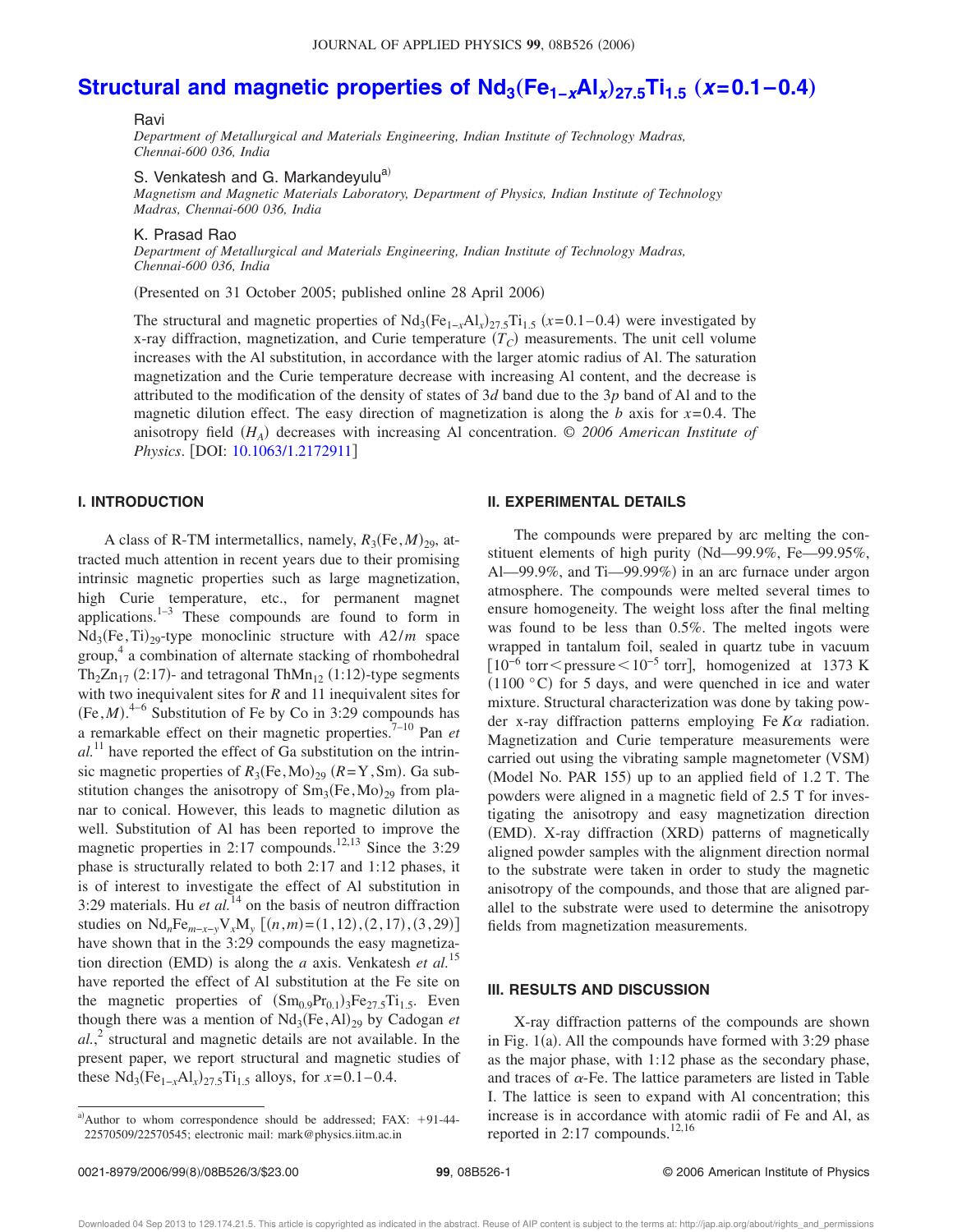

FIG. 1. XRD patterns of random (a) and oriented powders (b) of Nd<sub>3</sub>(Fe<sub>1-*x*</sub>Al<sub>*x*</sub>)<sub>27.5</sub>Ti<sub>1.5</sub>.

Figure 2 shows the magnetization curves of all samples at 300 K, and the magnetizations of all the compounds have reached almost their respective saturation values  $(M<sub>S</sub>)$ , which were obtained from the Honda plots and are shown in Table I. There is a decrease in the magnetization with Al concentration. This could be explained on the basis of the reports on 2:17 compounds. The decrease is attributed to the modification in the density of states (DOS) of 3*d* band of Fe due to the low lying  $3p$  band of Al.<sup>17</sup> With the increase in Al concentration, there might be a charge transfer from Al to the 3*d* band of Fe. The spin-up and spin-down densities of states are both unfilled for the parent compound. They get progressively filled up and the spin-up subband gets completely filled with the increase in Al concentration. Consequently, the magnetic moment of the 3*d* sublattice decreases, thereby decreasing the magnetization. A similar reduction in the magnetic moment has also been observed in other 3:29 compounds.15,18 In addition, magnetic dilution effect on Al substitution also contributes for the reduction in magnetization at high Al concentrations.

The Curie temperature was determined through the magnetization measurements carried out at a field of 50 Oe (Fig. 3). The Curie temperature is seen to decrease from 420 K for  $x=0.1$  to 357 K for  $x=0.4$ . The modification of DOS near the Fermi level leading to a net decrease in the exchange



FIG. 2. Magnetization curves (at 300 K) of  $Nd_3(Fe_{1-x}Al_x)_{27.5}Ti_{1.5}$ .

splitting of the spin-up and spin-down bands as in the case of Al substituted  $Nd_2Fe_{17}$  (Refs. 17 and 19) could result in the decrease of Curie temperature.

It has been established that for the magnetic anisotropy of the 3:29 compounds the reflections from the  $(4\ 0-2)$ ,  $(0\ 4)$ 0), and  $(2\ 0\ 4)$  planes play an important role.<sup>3</sup> The XRD patterns taken for the perpendicularly oriented samples [Fig.  $1(b)$ ] show that the substitution of Al causes a change in the EMD from cone to axial, as seen from the strong  $(0, 4, 0)$ reflection and the absence of  $(h k 0)$  and  $(h k l)$  reflections, for the  $x=0.4$  compound. The net anisotropy in these compounds is the sum of the Fe sublattice anisotropy (planar) and rare earth sublattice anisotropy depends on the sign of the product of second order Steven's coefficient  $\alpha_j$  and the second order crystal field parameter  $A_2^0$ ). Courtois *et al.*<sup>20</sup> predicted that the EMD of the Fe sublattice anisotropy favors the *b* plane and *R* sublattice anisotropy favors the *b* axis for the rare earths having negative  $\alpha_j$  and the *b* plane for the rare earths having positive  $\alpha_j$ . Thus, in  $Nd_3(Fe_{0.6}Al_{0.4})_{27.5}Ti_{1.5}Al$ seems to cause the planar anisotropy of the Fe sublattice to decrease. As the anisotropy of the Nd sublattice is axial  $(\alpha_J)$ is negative), this may influence the reduced planar anisotropy of the Fe sublattice, making the total anisotropy become axial.

Magnetization measurements have been carried out at  $300$  K along the hard and easy directions (Fig. 4). By extrapolating the magnetization curve along the hard direction to meet the curve along the easy direction, the anisotropy

TABLE I. Lattice parameters, room temperature magnetization, anisotropy field, and Curie temperature of Nd<sub>3</sub>(Fe<sub>1-*x*</sub>Al<sub>*x*</sub>)<sub>27.5</sub>Ti<sub>1.5</sub> compounds.

| $\mathcal{X}$                  | $0^a$  | 0.1    | 0.2    | 0.3    | 0.4    |
|--------------------------------|--------|--------|--------|--------|--------|
| a (Å) $(\pm 0.005)$            | 10.638 | 10.740 | 10.794 | 10.855 | 10.942 |
| b (Å) $(\pm 0.005)$            | 8.589  | 8.667  | 8.701  | 8.774  | 8.847  |
| c (Å) $(\pm 0.005)$            | 9.745  | 9.885  | 10.015 | 10.097 | 10.110 |
| $\beta$ (deg) ( $\pm 0.02$ )   | 96.93  | 96.98  | 97.02  | 96.06  | 97.09  |
| $V(A)^3$                       | 884    | 913    | 933    | 956    | 971    |
| $M_{\rm S}$ (emu/g)<br>(300 K) | 143    | 122    | 116    | 87     | 63     |
| $T_C$ (K)                      | 437    | 420    | 415    | 376    | 357    |
| $H_A$ (kOe)                    | 37     | 24     | 18     | 14     | 12     |

<sup>a</sup>Interpolated from the data in Ref. 3.